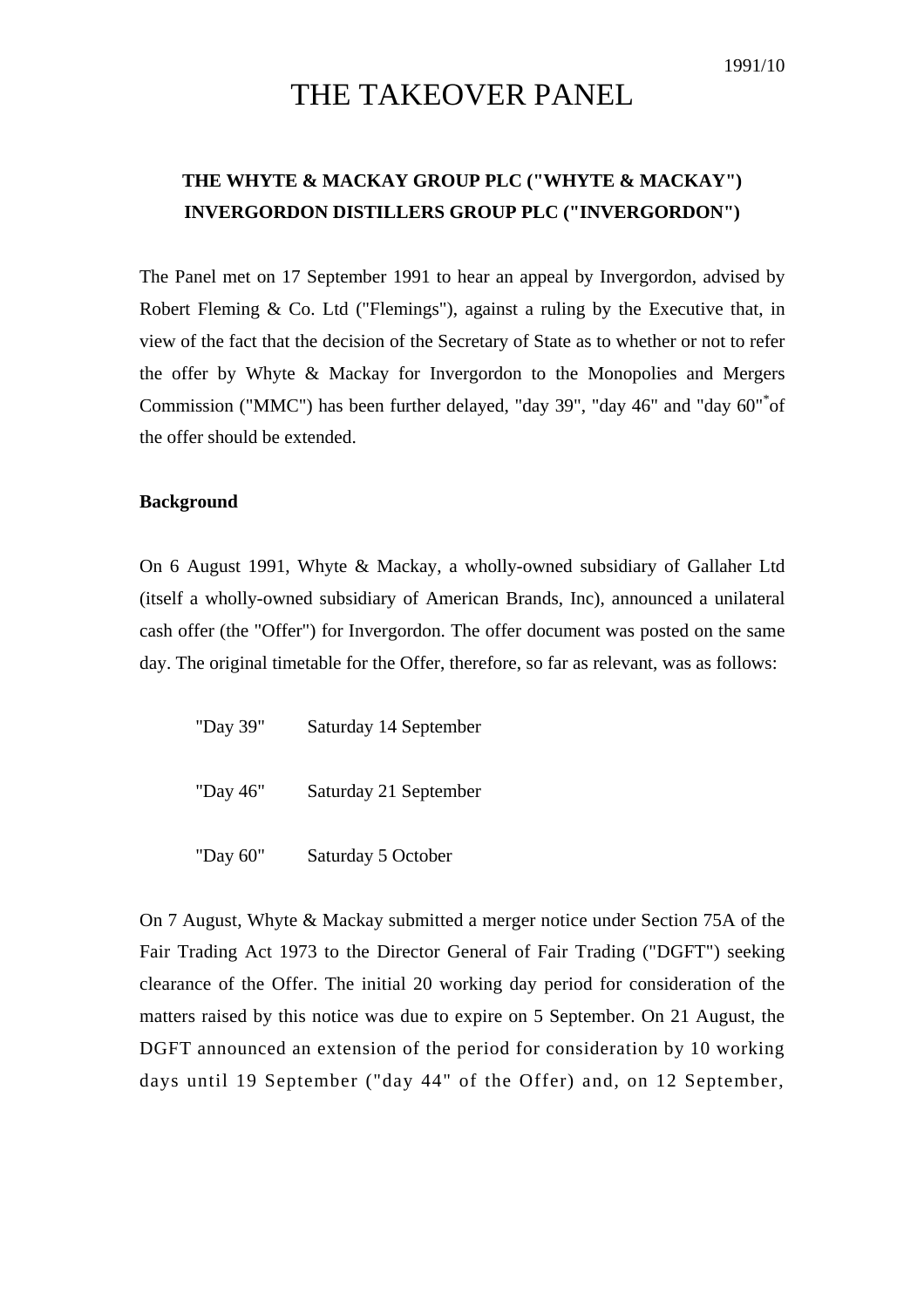announced a further (and final) extension of the period for consideration by 15 working days until 10 October ("day 65" of the Offer).

On 11 September, Invergordon published its interim results, together with profit and dividend forecasts. The profit and dividend forecasts were, therefore, made before the DGFT's announcement of the further delay in the MMC reference decision.

On 13 September, Kleinwort Benson Limited, on behalf of Whyte & Mackay, approached the Executive and requested an extension to the timetable so as to ensure that "day 46" of the Offer would be deemed to occur after the MMC reference decision. The Executive heard arguments from both sides as to whether such an extension should be granted and decided, in the circumstances, to permit such an extension and ruled as stated above.

## **Panel's Ruling**

After hearing the Director General on behalf of the Executive and arguments on behalf of Invergordon and Whyte & Mackay, the Panel decided to dismiss the appeal and ruled that the offer period should be extended so that "day 39" would be deemed to be 2 days after the MMC reference decision is announced with consequent extensions to "day 46" and "day 60". The principal reasons for the decision are as follows:

- (a) The interest of offeree shareholders in receiving the highest possible offer for their shares might not be met if Whyte & Mackay were required to announce its final offer at a time when the MMC reference decision had not been announced. Such a decision might well be material to the level of a final offer.
- (b) It would not be appropriate to extend "day 46" with no consequent amendment to "day 39" or "day 60". The last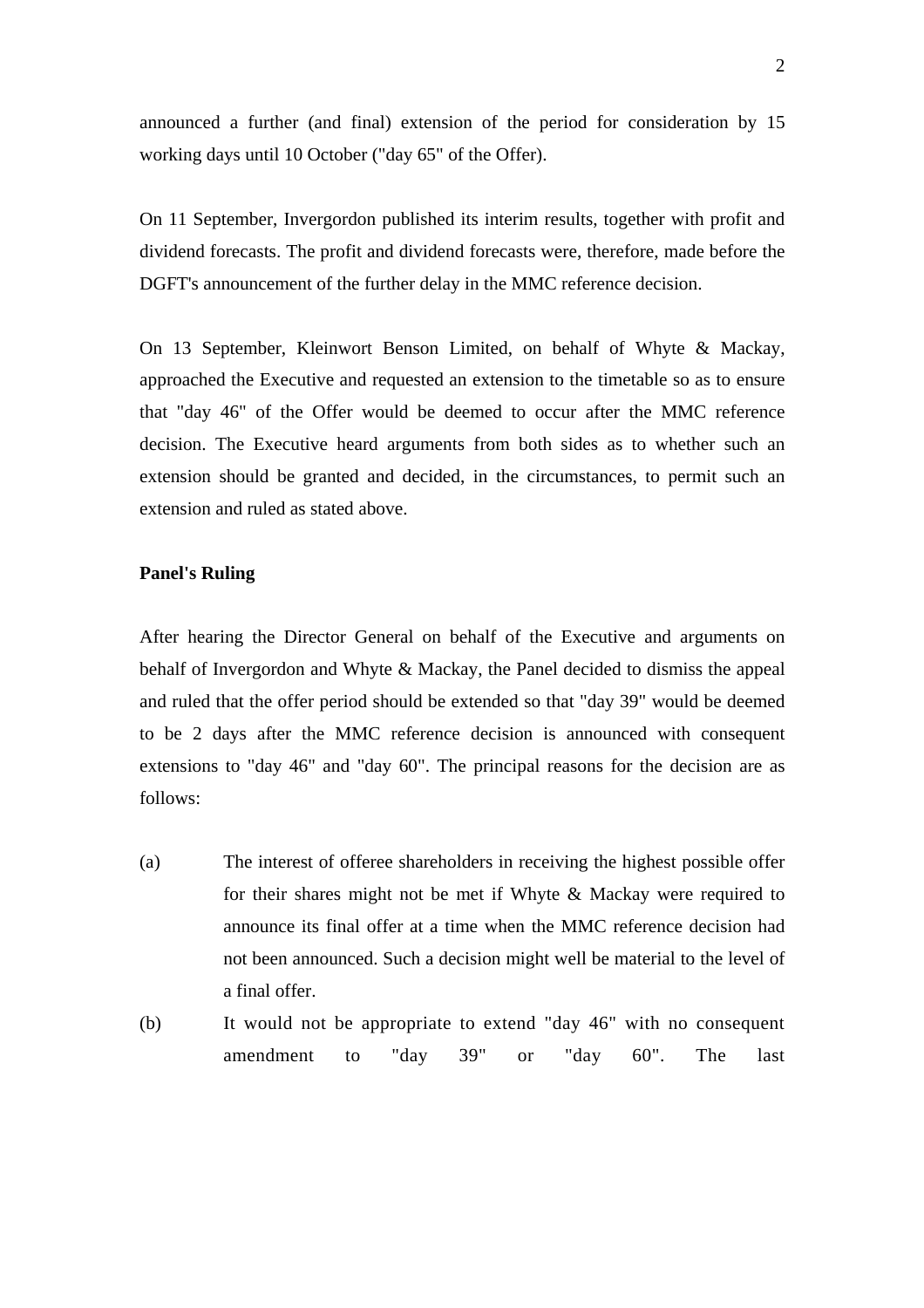21 days of an offer are crucial to the outcome of an offer and, if an extension was to be granted, it should be to all three dates so as to maintain the relationship between them.

(c) The arguments advanced on behalf of Invergordon that such an extension would unduly prolong the period of the Offer and would adversely affect its business were, in the Panel's view, outweighed by the arguments in paragraphs (a) and (b) above.

After the Panel had informed the parties of its decision, Invergordon requested that the extensions should be subject to the condition that Invergordon should not release any further information under Rule 31.9, and that Whyte & Mackay should not announce any revised offer, until after the MMC reference decision. After hearing further argument, the Panel decided that the interests of all parties would best be served by attaching no conditions to the extensions.

17 September 1991